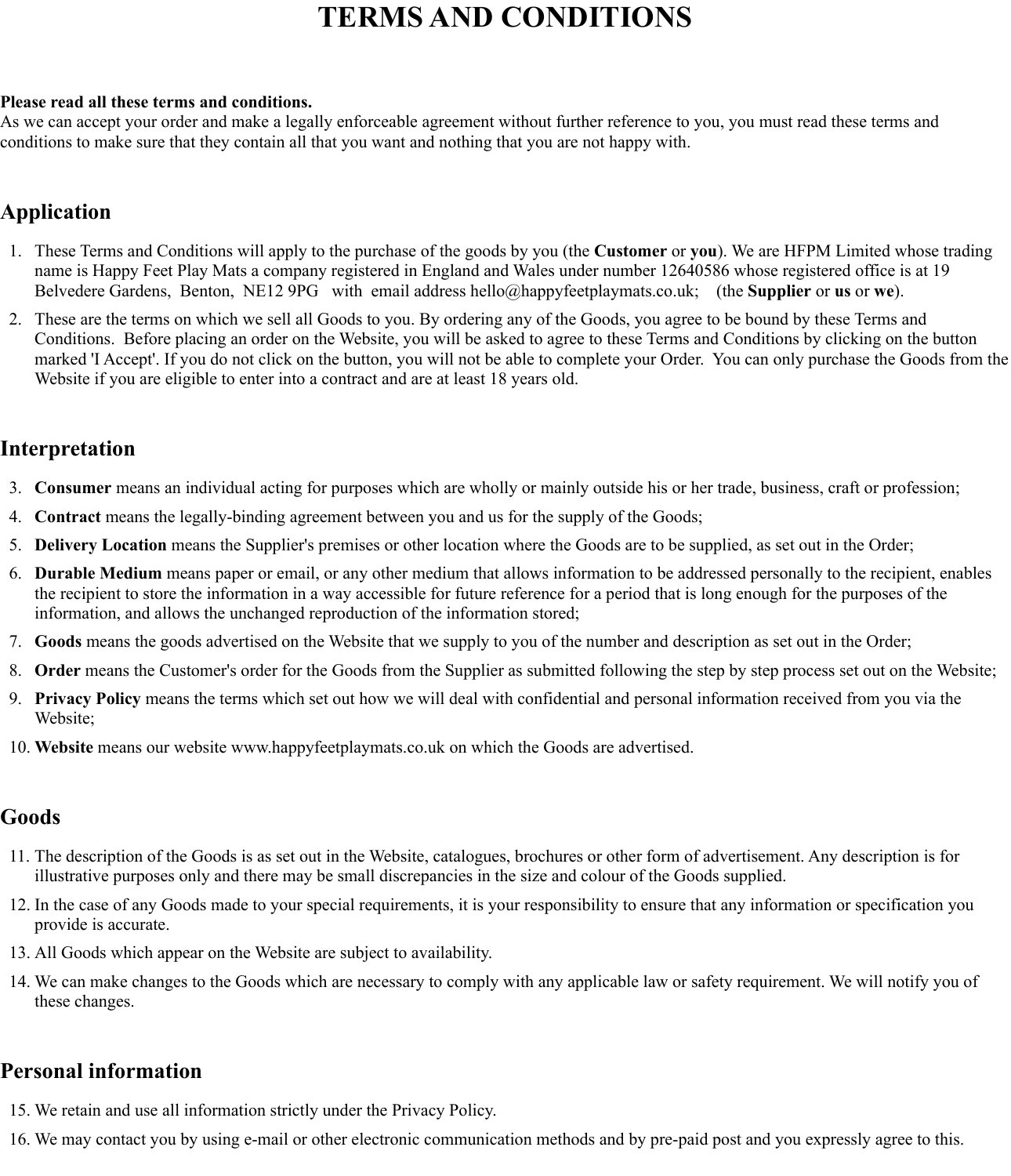### **Basis of Sale**

- 17. The description of the Goods in our website does not constitute a contractual offer to sell the Goods. When an Order has been submitted on the Website, we can reject it for any reason, although we will try to tell you the reason without delay.
- 18. The Order process is set out on the Website. Each step allows you to check and amend any errors before submitting the Order. It is your responsibility to check that you have used the ordering process correctly.
- 19. A Contract will be formed for the sale of Goods ordered only when you receive an email from us confirming the Order (**Order Confirmation**). You must ensure that the Order Confirmation is complete and accurate and inform us immediately of any errors. We are not responsible for any inaccuracies in the Order placed by you. By placing an Order you agree to us giving you confirmation of the Contract by means of an email with all information in it (ie the Order Confirmation). You will receive the Order Confirmation within a reasonable time after making the Contract, but in any event not later than the delivery of any Goods supplied under the Contract.
- 20. Any quotation is valid for a maximum period of 14 days from its date, unless we expressly withdraw it at an earlier time.
- 21. No variation of the Contract, whether about description of the Goods, Fees or otherwise, can be made after it has been entered into unless the variation is agreed by the Customer and the Supplier in writing.
- 22. We intend that these Terms and Conditions apply only to a Contract entered into by you as a Consumer. If this is not the case, you must tell us, so that we can provide you with a different contract with terms which are more appropriate for you and which might, in some respects, be better for you, eg by giving you rights as a business.

### **Price and Payment**

- 23. The price of the Goods and any additional delivery or other charges is that set out on the Website at the date of the Order or such other price as we may agree in writing.
- 24. Prices and charges include VAT at the rate applicable at the time of the Order.
- 25. You must pay by submitting your credit or debit card details with your Order and we can take payment immediately or otherwise before delivery of the Goods.

### **Delivery**

- 26. We will deliver the Goods, to the Delivery Location by the time or within the agreed period or, failing any agreement, without undue delay and, in any event, not more than 30 days after the day on which the Contract is entered into.
- 27. In any case, regardless of events beyond our control, if we do not deliver the Goods on time, you can (in addition to any other remedies) treat the Contract at an end if:
	- a. we have refused to deliver the Goods, or if delivery on time is essential taking into account all the relevant circumstances at the time the Contract was made, or you said to us before the Contract was made that delivery on time was essential; or
	- b. after we have failed to deliver on time, you have specified a later period which is appropriate to the circumstances and we have not delivered within that period.
- 28. If you treat the Contract at an end, we will (in addition to other remedies) promptly return all payments made under the Contract.
- 29. If you were entitled to treat the Contract at an end, but do not do so, you are not prevented from cancelling the Order for any Goods or rejecting Goods that have been delivered and, if you do this, we will (in addition to other remedies) without delay return all payments made under the Contract for any such cancelled or rejected Goods. If the Goods have been delivered, you must return them to us or allow us to collect them from you and we will pay the costs of this.
- 30. If any Goods form a commercial unit (a unit is a commercial unit if division of the unit would materially impair the value of the goods or the character of the unit) you cannot cancel or reject the Order for some of those Goods without also cancelling or rejecting the Order for the rest of them.
- 31. We do not generally deliver to addresses outside England and Wales, Scotland, Northern Ireland, the Isle of Man and Channels Islands. If, however, we accept an Order for delivery outside that area, you may need to pay import duties or other taxes, as we will not pay them.
- 32. You agree we may deliver the Goods in instalments if we suffer a shortage of stock or other genuine and fair reason, subject to the above provisions and provided you are not liable for extra charges.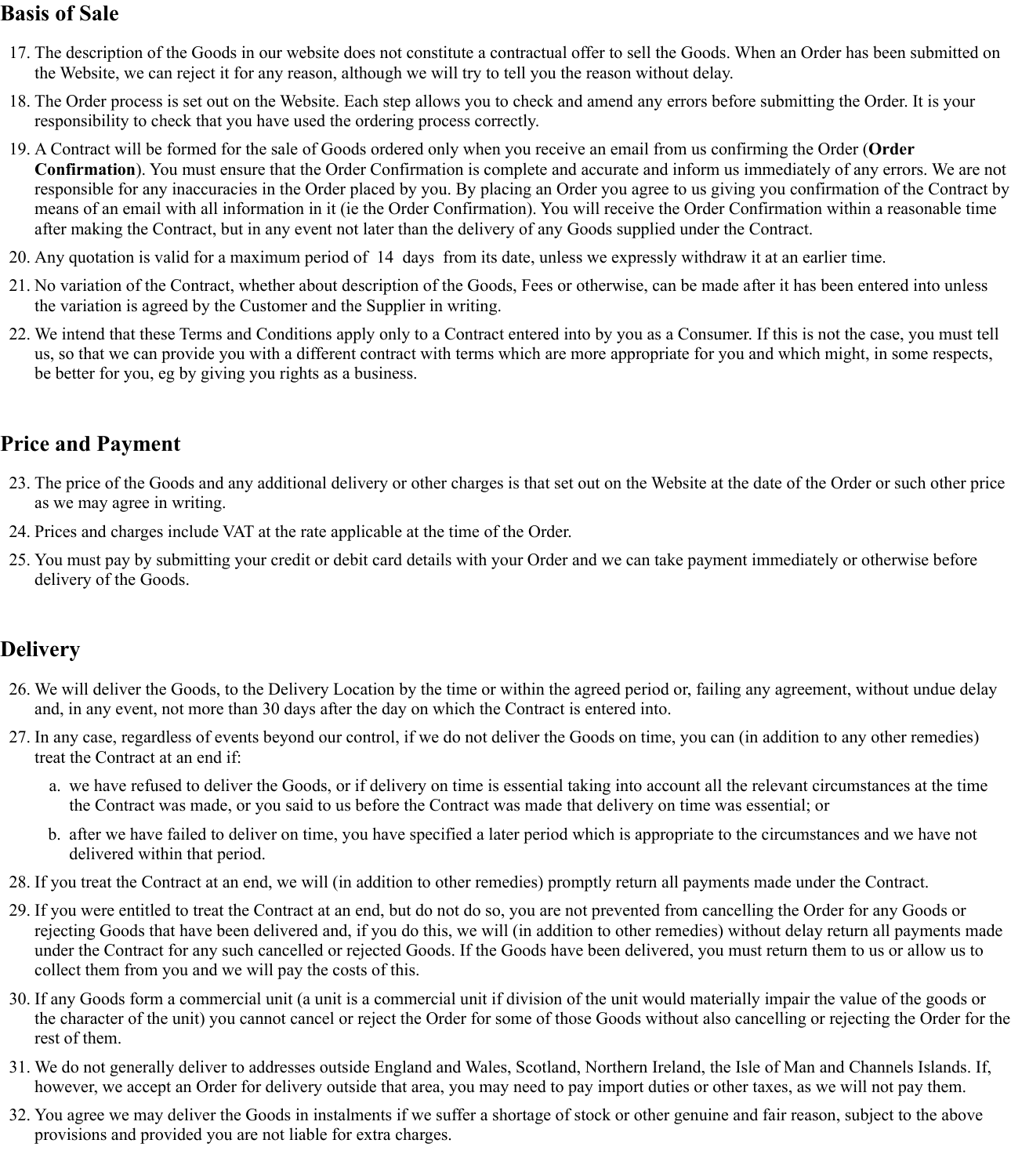- 33. If you or your nominee fail, through no fault of ours, to take delivery of the Goods at the Delivery Location, we may charge the reasonable costs of storing and redelivering them.
- 34. The Goods will become your responsibility from the completion of delivery or Customer collection. You must, if reasonably practicable, examine the Goods before accepting them.

### **Risk and Title**

- 35. Risk of damage to, or loss of, any Goods will pass to you when the Goods are delivered to you.
- 36. You do not own the Goods until we have received payment in full. If full payment is overdue or a step occurs towards your bankruptcy, we can choose, by notice to cancel any delivery and end any right to use the Goods still owned by you, in which case you must return them or allow us to collect them.

### **Withdrawal, returns and cancellation**

- 37. You can withdraw the Order by telling us before the Contract is made, if you simply wish to change your mind and without giving us a reason, and without incurring any liability.
- 38. This is a **distance contract** (as defined below) which has the cancellation rights **(Cancellation Rights)** set out below. These Cancellation Rights, however, do not apply, to a contract for the following goods (with no others) in the following circumstances:
	- a. goods that are made to your specifications or are clearly personalised;
	- b. goods which are liable to deteriorate or expire rapidly.
- 39. Also, the Cancellation Rights for a Contract cease to be available in the following circumstances:
	- a. in the case of any sales contract, if the goods become mixed inseparably (according to their nature) with other items after delivery.

#### *Right to cancel*

- 40. Subject as stated in these Terms and Conditions, you can cancel this contract within 14 days without giving any reason.
- 41. The cancellation period will expire after 14 days from the day on which you acquire, or a third party, other than the carrier indicated by you, acquires physical possession of the last of the Goods. In a contract for the supply of goods over time (ie subscriptions), the right to cancel will be 14 days after the first delivery.
- 42. To exercise the right to cancel, you must inform us of your decision to cancel this Contract by a clear statement setting out your decision (eg a letter sent by post, fax or email). You can use the attached model cancellation form, but it is not obligatory. In any event, you must be able to show clear evidence of when the cancellation was made, so you may decide to use the model cancellation form.
- 43. You can also electronically fill in and submit the model cancellation form or any other clear statement of the Customer's decision to cancel the Contract on our website www.happyfeetplaymats.co.uk. If you use this option, we will communicate to you an acknowledgement of receipt of such a cancellation in a Durable Medium (eg by email) without delay.
- 44. To meet the cancellation deadline, it is sufficient for you to send your communication concerning your exercise of the right to cancel before the cancellation period has expired.

#### *Effects of cancellation in the cancellation period*

45. Except as set out below, if you cancel this Contract, we will reimburse to you all payments received from you, including the costs of delivery (except for the supplementary costs arising if you chose a type of delivery other than the least expensive type of standard delivery offered by us).

#### *Deduction for Goods supplied*

46. We may make a deduction from the reimbursement for loss in value of any Goods supplied, if the loss is the result of unnecessary handling by you (ie handling the Goods beyond what is necessary to establish the nature, characteristics and functioning of the Goods: eg it goes beyond the sort of handling that might be reasonably allowed in a shop). This is because you are liable for that loss and, if that deduction is not made, you must pay us the amount of that loss.

#### *Timing of reimbursement*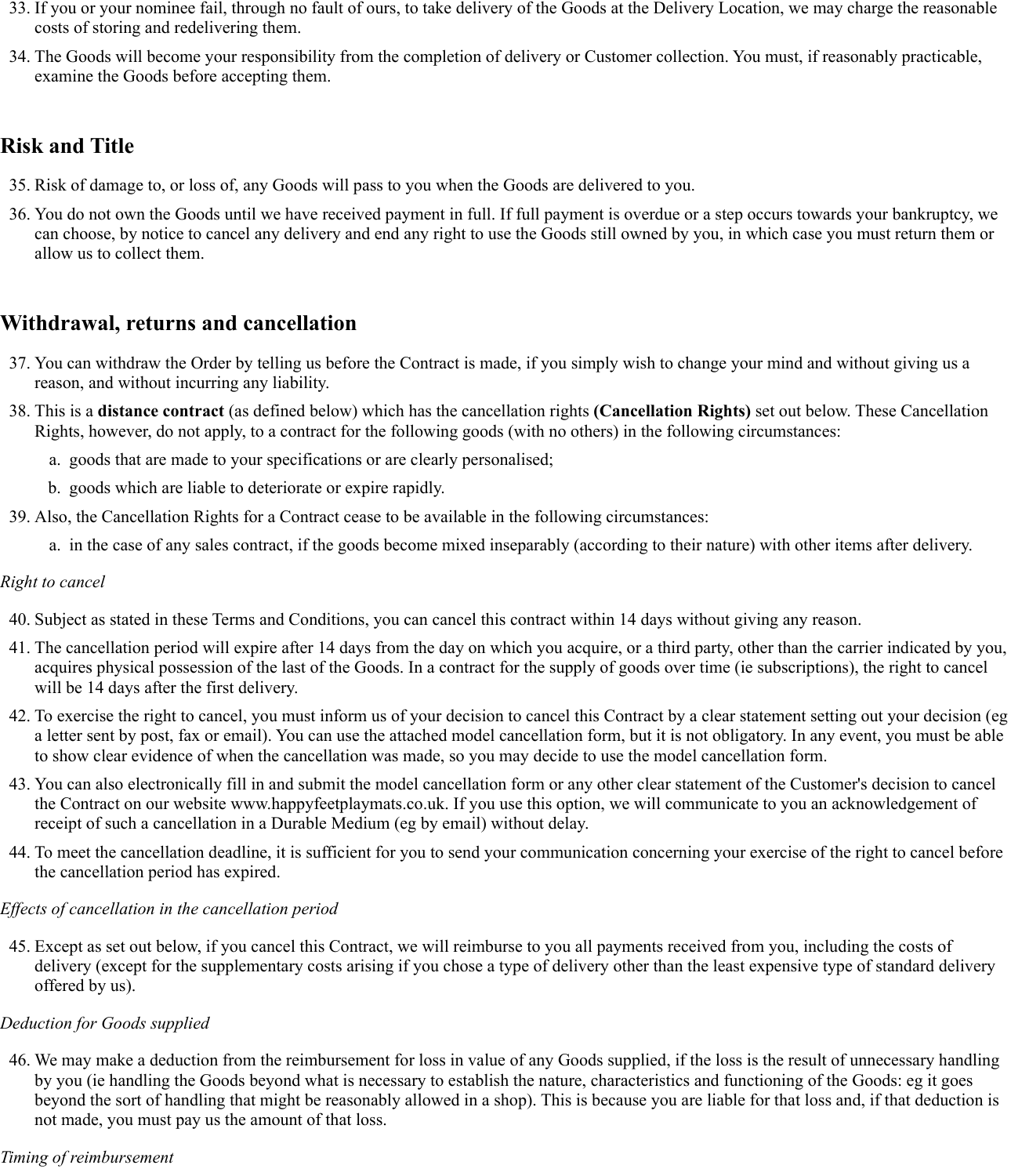- 47. If we have not offered to collect the Goods, we will make the reimbursement without undue delay, and not later than:
	- a. 14 days after the day we receive back from you any Goods supplied, or
	- b. (if earlier) 14 days after the day you provide evidence that you have sent back the Goods.
- 48. If we have offered to collect the Goods or if no Goods were supplied, we will make the reimbursement without undue delay, and not later than 14 days after the day on which we are informed about your decision to cancel this Contract.
- 49. We will make the reimbursement using the same means of payment as you used for the initial transaction, unless you have expressly agreed otherwise; in any event, you will not incur any fees as a result of the reimbursement.

#### *Returning Goods*

- 50. If you have received Goods in connection with the Contract which you have cancelled, you must send back the Goods or hand them over to us at 19 Belvedere Gardens, Benton, NE12 9PG without delay and in any event not later than 14 days from the day on which you communicate to us your cancellation of this Contract. The deadline is met if you send back the Goods before the period of 14 days has expired. You agree that you will have to bear the cost of returning the Goods.
- 51. For the purposes of these Cancellation Rights, these words have the following meanings:
	- a. **distance contract** means a contract concluded between a trader and a consumer under an organised distance sales or service-provision scheme without the simultaneous physical presence of the trader and the consumer, with the exclusive use of one or more means of distance communication up to and including the time at which the contract is concluded;
	- b. **sales contract** means a contract under which a trader transfers or agrees to transfer the ownership of goods to a consumer and the consumer pays or agrees to pay the price, including any contract that has both goods and services as its object.

### **Conformity and Guarantee**

- 52. We have a legal duty to supply the Goods in conformity with the Contract, and will not have conformed if it does not meet the following obligation.
- 53. Upon delivery, the Goods will:
	- a. be of satisfactory quality;
	- b. be reasonably fit for any particular purpose for which you buy the Goods which, before the Contract is made, you made known to us (unless you do not actually rely, or it is unreasonable for you to rely, on our skill and judgment) and be fit for any purpose held out by us or set out in the Contract; and
	- c. conform to their description.
- 54. It is not a failure to conform if the failure has its origin in your materials.
- 55. We will immediately, or within a reasonable time, give you the benefit of the free guarantee given by the manufacturer of the Goods. Details of the guarantee, including the name and address of the manufacturer, the duration and territorial scope of the guarantee, are set out in the manufacturer's guarantee provided with the Goods. This guarantee will take effect at the time the Goods are delivered, and will not reduce your legal rights.

#### **Successors and our sub-contractors**

56. Either party can transfer the benefit of this Contract to someone else, and will remain liable to the other for its obligations under the Contract. The Supplier will be liable for the acts of any sub-contractors who it chooses to help perform its duties.

### **Circumstances beyond the control of either party**

- 57. In the event of any failure by a party because of something beyond its reasonable control:
	- a. the party will advise the other party as soon as reasonably practicable; and